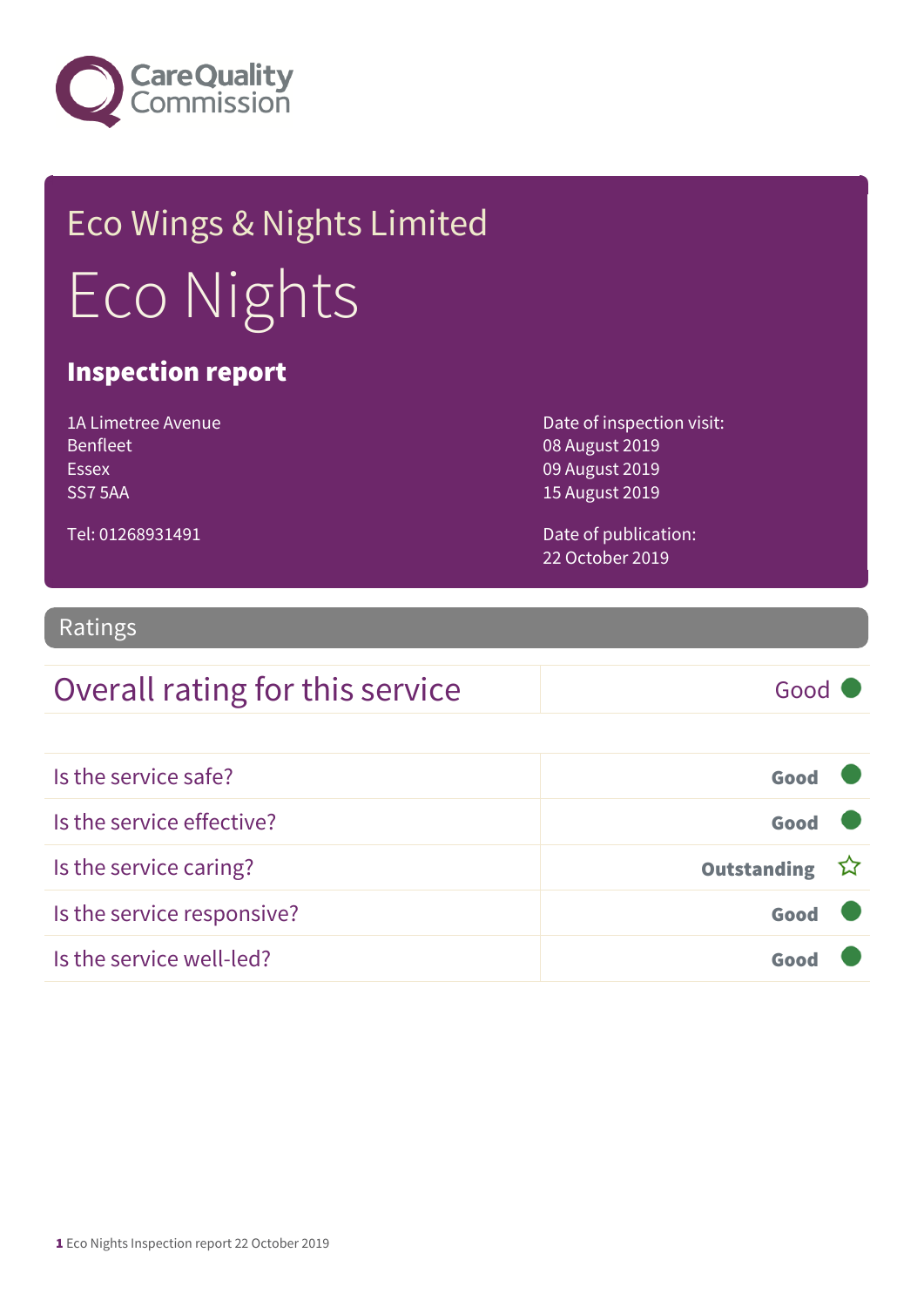### Summary of findings

### Overall summary

#### About the service

Eco Nights is a residential respite care service providing personal care for younger adults at the time of the inspection. People who use the service have varying complex needs such as; sensory impairment, autism, learning and/or physical disability. The shared residential care home was registered for the support of up to 6 people in line with best practice guidance. 39 people regularly used the service for varying lengths of stays. When we visited there were 6 people using the service. The residence has shared amenities of kitchen, lounge, bathrooms and garden.

The service has been developed and designed in line with the principles and values that underpin Registering the Right Support and other best practice guidance. This ensures that people who use the service can live as full a life as possible and achieve the best possible outcomes. The principles reflect the need for people with learning disabilities and/or autism to live meaningful lives that include control, choice, and independence. People using the service receive planned and co-ordinated person-centred support that is appropriate and inclusive for them.

#### People's experience of using this service and what we found

The registered manager and staff told us how important the services' shared values were to them, and how they were passionate about providing outstanding person-centred care to young people when they needed it, to enable them to live fulfilled, meaningful lives.

The registered manager told us, "We intend to continue to support people and their families who are approaching and are in crisis. We are prepared to do as much as we possibly can to support everyone involved."

Relatives told us they thought the staff were highly compassionate, caring and empathic people who had made a difference to their lives when they had nowhere else to turn. The consistency of staff enabled meaningful relationships to be created between staff and people. The manager told us, "We strive to be a home from home setting for people, so families can get the respite they need."

People's medicines were well managed, and they were supported to access healthcare services. A community professional told us, "Eco Nights have worked closely with me and colleagues in health and have developed a very good understanding of people's needs."

People were treated with dignity and respect. Their lifestyle and equality needs and choices were understood and respected. Care plans were detailed and outlined the support people needed. These records were regularly reviewed to make sure they reflected changes to people's circumstances.

People were protected from the risks of harm and abuse. Enhanced risk assessments were in place to identify and help reduce the likelihood of people experiencing injury or harm. People's privacy was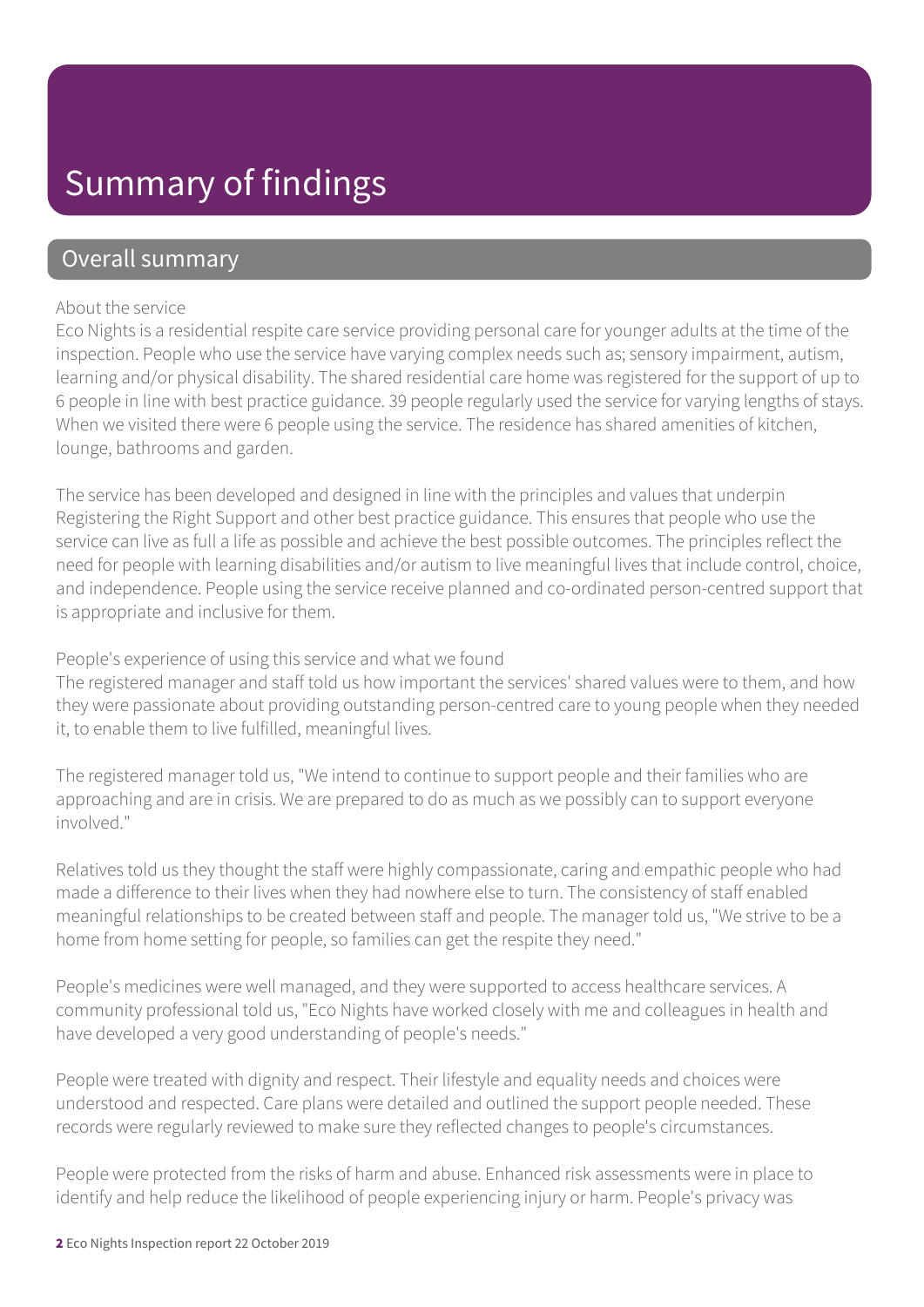#### respected.

Recruitment processes were ongoing. Staff were trained and supervised to make sure they met people's needs effectively. They had been recruited using appropriate procedures.

The service had effective leadership. Staff understood their responsibilities and worked together as a team. There were systems to monitor the quality of people's care to make sure it was effective and safe.

The service applied the principles and values of Registering the Right Support and other best practice guidance. These ensure that people who use the service can live as full a life as possible and achieve the best possible outcomes that include control, choice and independence.

The outcomes for people using the service reflected the principles and values of Registering the Right Support by promoting choice and control, independence and inclusion. People's support focused on them having as many opportunities as possible for them to gain new skills and become more independent.

People were supported to have maximum choice and control of their lives and staff supported them in the least restrictive way possible and in their best interests; the policies and systems in the service supported this practice.

The Secretary of State has asked the Care Quality Commission (CQC) to conduct a thematic review and to make recommendations about the use of restrictive interventions in settings that provide care for people with or who might have mental health problems, learning disabilities and/or autism. Thematic reviews look in-depth at specific issues concerning quality of care across the health and social care sectors. They expand our understanding of both good and poor practice and of the potential drivers of improvement.

As part of thematic review, we carried out a survey with the provider at this inspection. This considered whether the service used any restrictive intervention practices (restraint, seclusion and segregation) when supporting people.

The service used positive behaviour support principles to support people in the least restrictive way. Some minor restrictive intervention practice was used as a last resort, in a person-centred way, in line with positive behaviour support principles.

For more details, please see the full report which is on the CQC website at www.cqc.org.uk

Rating at last inspection The last rating for this service was Good (published 29 November 2016).

Why we inspected This was a planned inspection based on the previous rating.

Follow up

We will continue to monitor information we receive about the service until we return to visit as per our reinspection programme. If we receive any concerning information we may inspect sooner.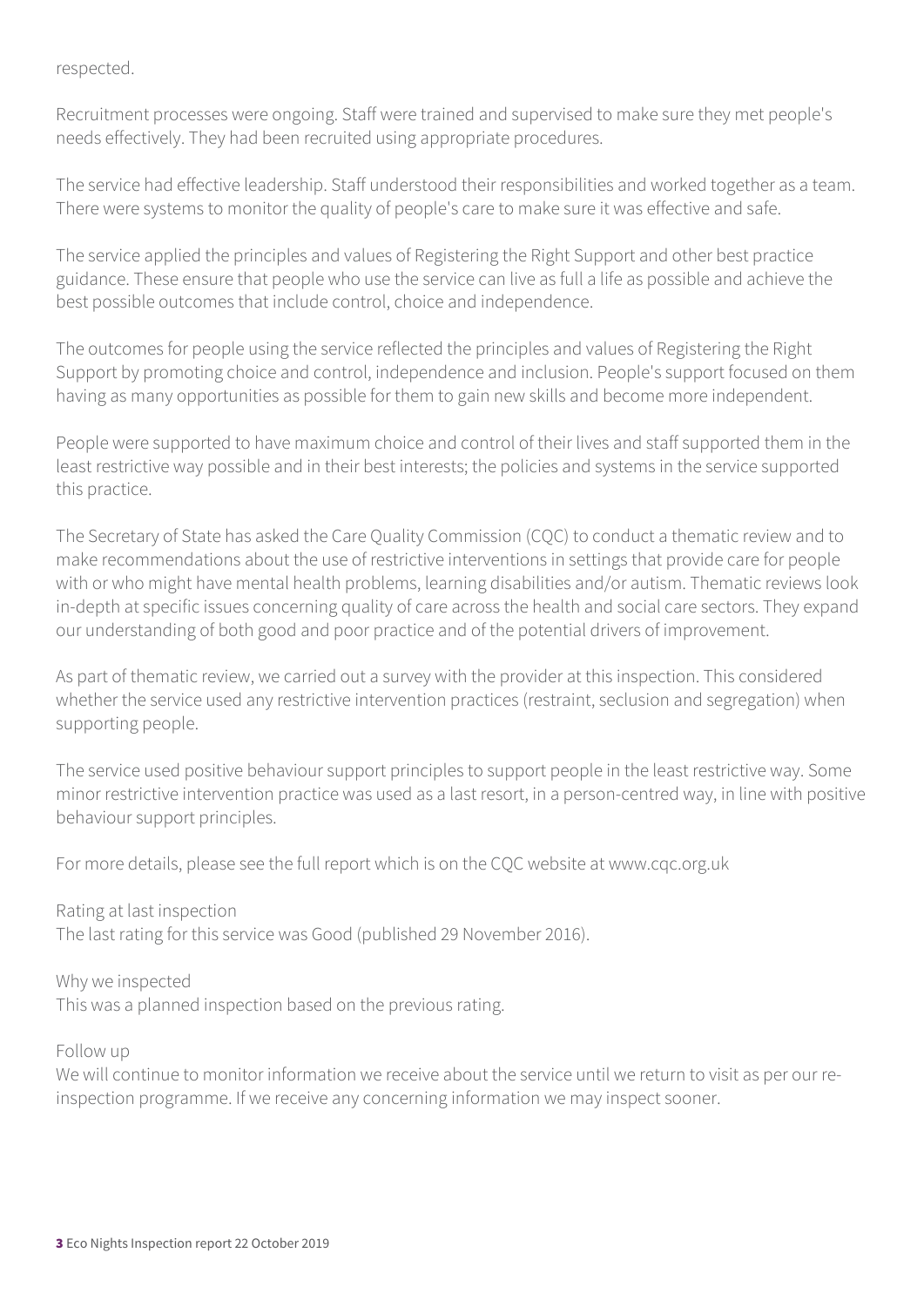### The five questions we ask about services and what we found

We always ask the following five questions of services.

| Is the service safe?                          | Good          |
|-----------------------------------------------|---------------|
| The service was safe.                         |               |
| Details are in our safe findings below.       |               |
| Is the service effective?                     | Good          |
| The service was effective.                    |               |
| Details are in our effective findings below.  |               |
| Is the service caring?                        | Outstanding ☆ |
| The service was exceptionally caring.         |               |
| Details are in our caring findings below.     |               |
| Is the service responsive?                    | Good          |
| The service was responsive.                   |               |
| Details are in our responsive findings below. |               |
| Is the service well-led?                      | Good          |
| The service was well-led.                     |               |
| Details are in our well-Led findings below.   |               |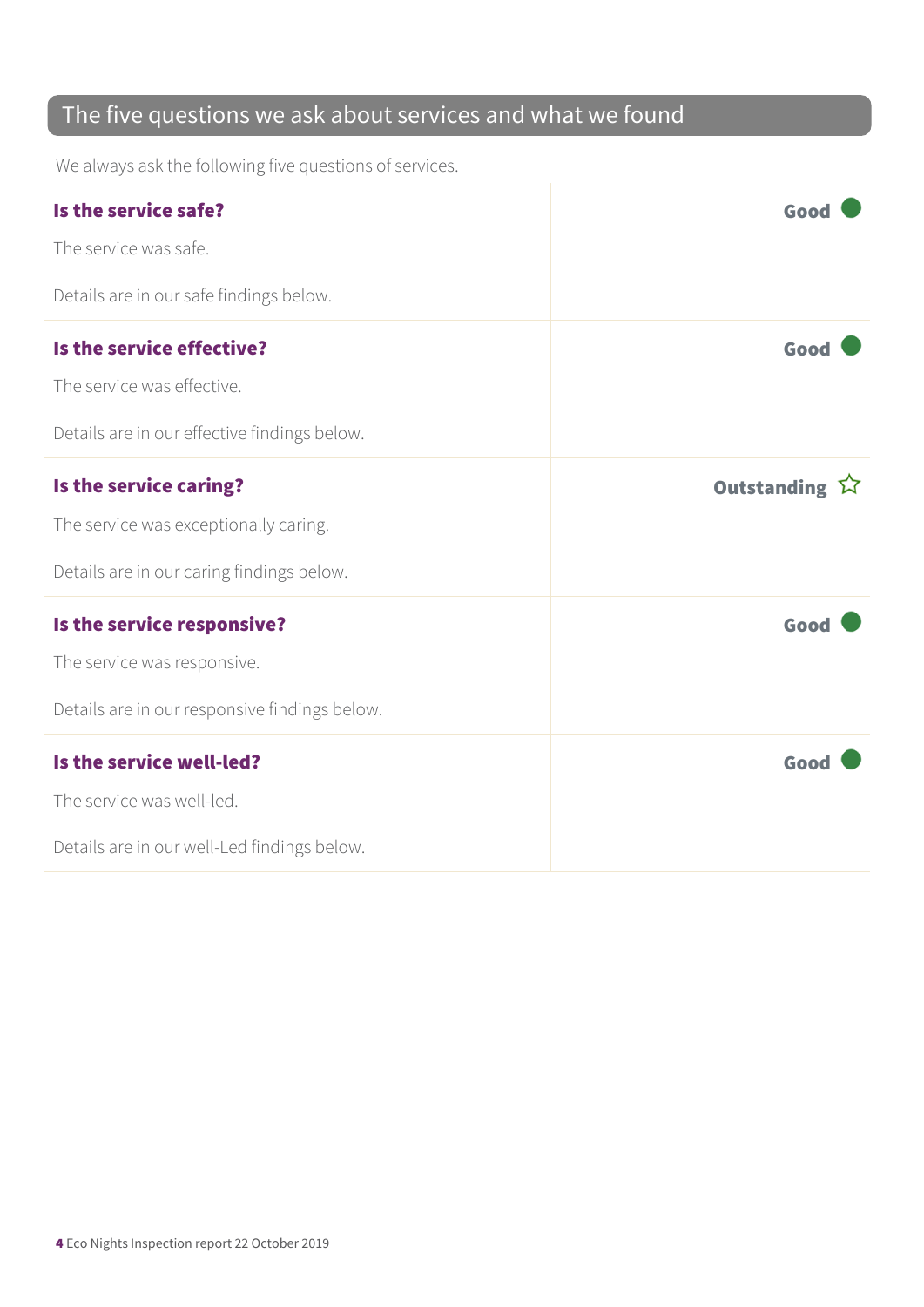

# Eco Nights Detailed findings

## Background to this inspection

#### The inspection

We carried out this inspection under Section 60 of the Health and Social Care Act 2008 (the Act) as part of our regulatory functions. We checked whether the provider was meeting the legal requirements and regulations associated with the Act. We looked at the overall quality of the service and provided a rating for the service under the Care Act 2014.

Inspection team The inspection was completed by one inspector.

#### Service and service type

Eco Nights is a 'care home'. People in care homes receive accommodation and nursing or personal care as a single package under one contractual agreement. CQC regulates both the premises and the care provided, and both were looked at during this inspection.

The service had a manager registered with the Care Quality Commission. This means that they and the provider are legally responsible for how the service is run and for the quality and safety of the care provided.

#### Notice of inspection

We gave the service 48 hours' notice of the inspection. This was because it is a small respite service and we needed to be sure that the provider or registered manager would be in the office to support the inspection.

Inspection activity started on 8 August 2019 and ended on 19 August 2019. We visited the office location on 8 and 19 August 2019.

#### What we did before the inspection

We reviewed information we had received about the service since the last inspection. We sought feedback from the local authority professionals who work with the service. We used the information the provider sent us in the provider information return. This is information providers are required to send us with key information about their service, what they do well, and improvements they plan to make. This information helps support our inspections. We used all of this information to plan our inspection.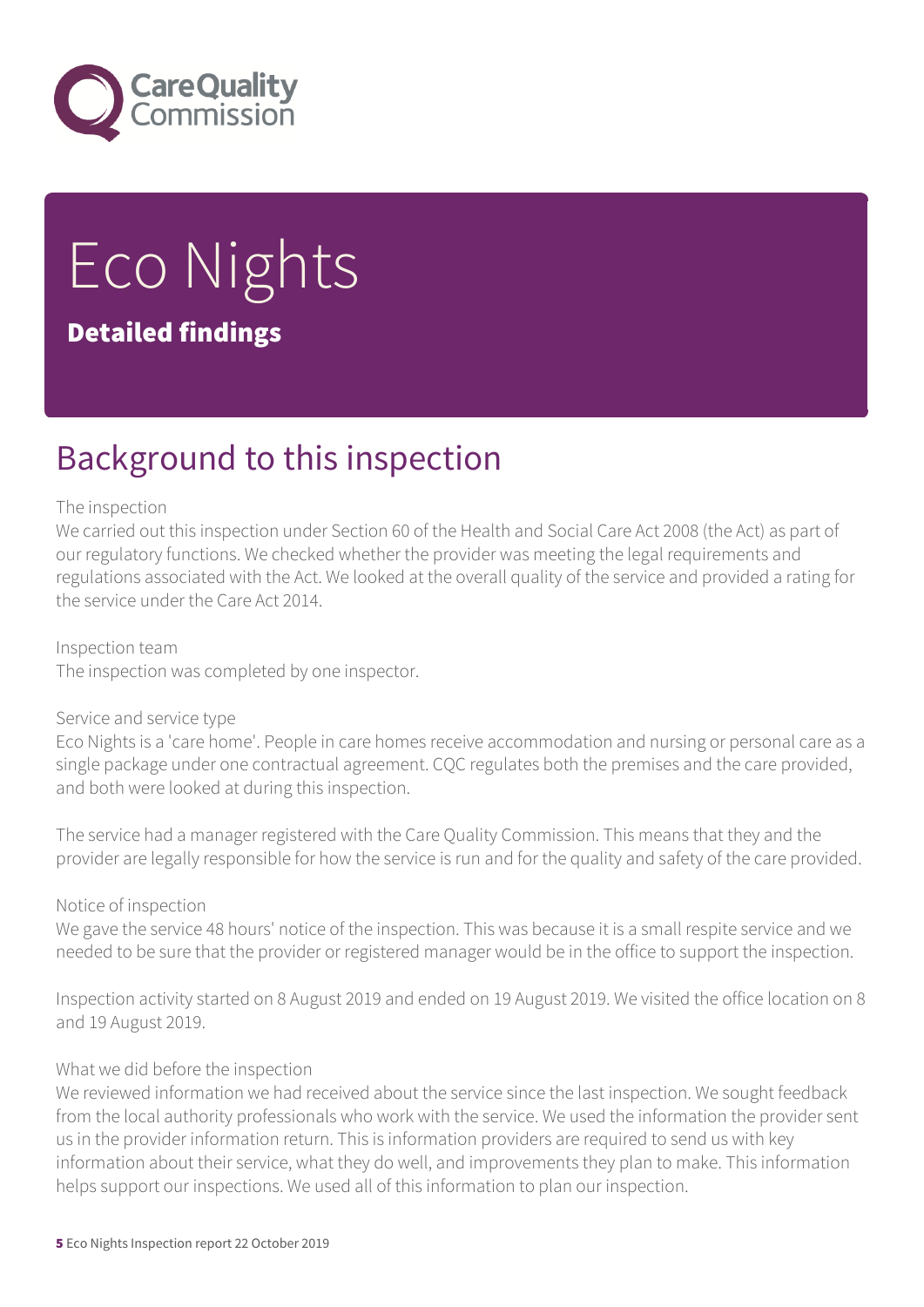#### During the inspection

People using the service during our visit had complex communication needs and were unable to tell us their views and experiences, so we used observation as our main tool to gain insight of their experiences. During our inspection we spoke with five relatives, two members of staff, the service manager and the registered manager. We looked at a range of records including two people's care plans and records, three staff files in relation to recruitment and staff supervision and a variety of records relating to the management and quality assurance of the service.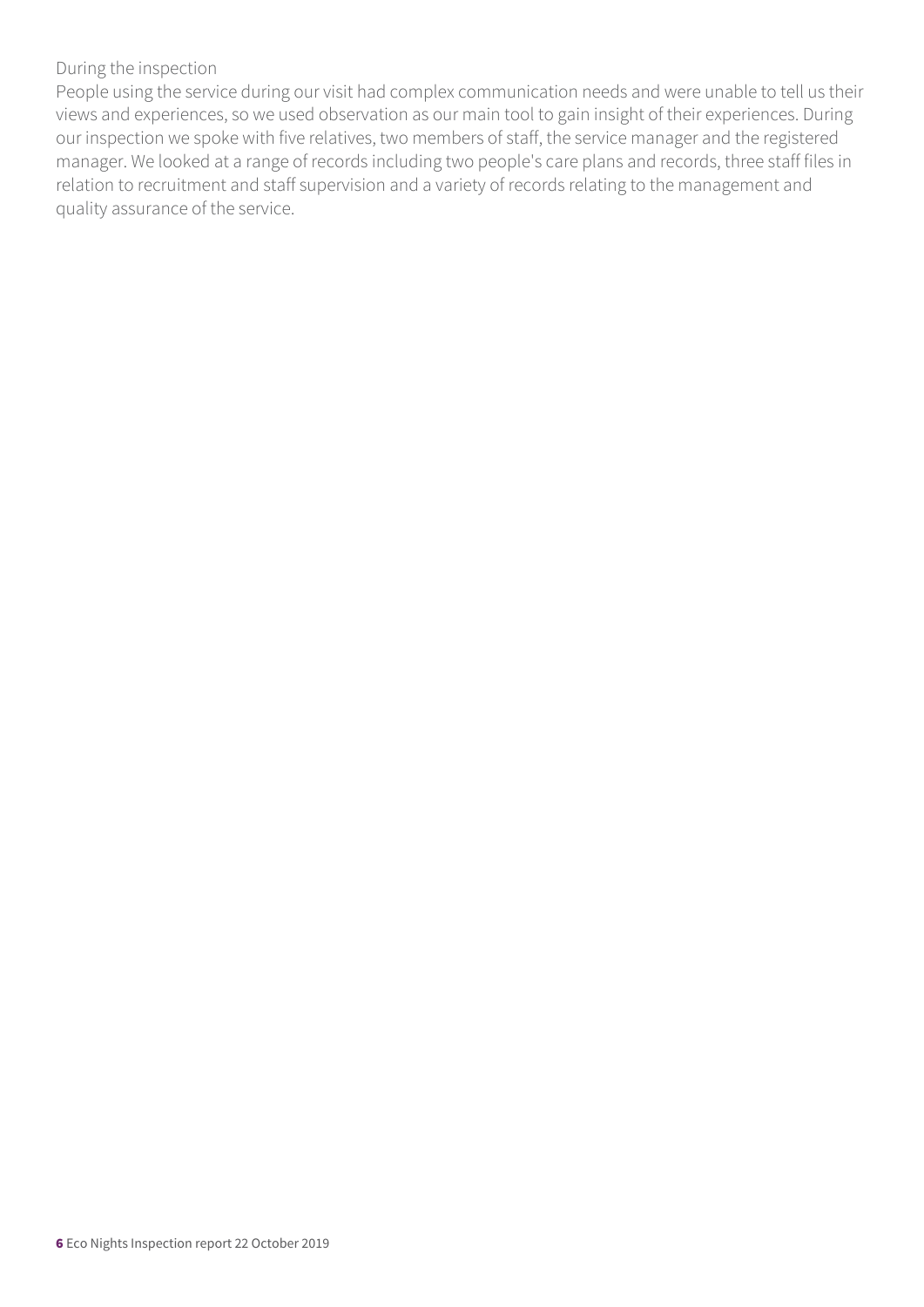### Is the service safe?

# Our findings

Safe – this means we looked for evidence that people were protected from abuse and avoidable harm.

At the last inspection this key question was rated as Good. At this inspection this key question has remained the same. This meant people were safe and protected from avoidable harm.

Systems and processes to safeguard people from the risk of abuse

- People were protected from risk of abuse.
- Relatives told us they did not have any concerns about people's safety. One relative told us, "I know [person's name] is safe when they're at Eco Nights."
- Policies, procedures and training were in place to safeguard people appropriately.
- Staff at the service were confident knowing how to identify and escalate any concerns of abuse and who to escalate concerns to. One staff member told us, "I've experienced raising concerns of abuse before, I don't hesitate to tell higher authorities when I need to."

#### Assessing risk, safety monitoring and management

- Extended risk assessments had been put in place for everyone using the service. For example, supporting people with behaviours which could harm themselves or others, supporting people with their finances and risks to physical and psychological health. These risk assessments were kept current.
- Appropriate measures were put in place where risk assessments identified potential hazards.
- People's needs were continually reviewed, and changes reported to the manager and circulated to staff via technology. Any new care instructions were immediately available to staff. One staff member told us, "I know I can call [manager and registered manager's name] anytime if we need clarification of something."

● The premises were maintained well. We saw records to show that appropriate fire prevention measures were in place and equipment for assisting people to move was serviced, to ensure it was in working order.

### Staffing and recruitment

- Staff consistently told us that generally there were enough staff, however some behaviours could be challenging at times and more staff to support each other and other people would be beneficial. The registered manager told us they were currently in the process of recruiting more staff.
- There were emergency back up and on call arrangements for staff to gain support when required.
- The registered manager clearly conveyed the importance of recruiting staff who had their same values and vision for the service and understood how to care for people and keep them safe.
- Appropriate recruitment processes were in place to ensure people were supported safely. Preemployment checks included a check for any criminal convictions.

### Using medicines safely

- Peoples medicines were managed safely.
- Staff liaised with people, relatives, GP's and pharmacies to ensure safe medicines management.
- There was training for staff on safe medicines practice. Staff were assessed before they administered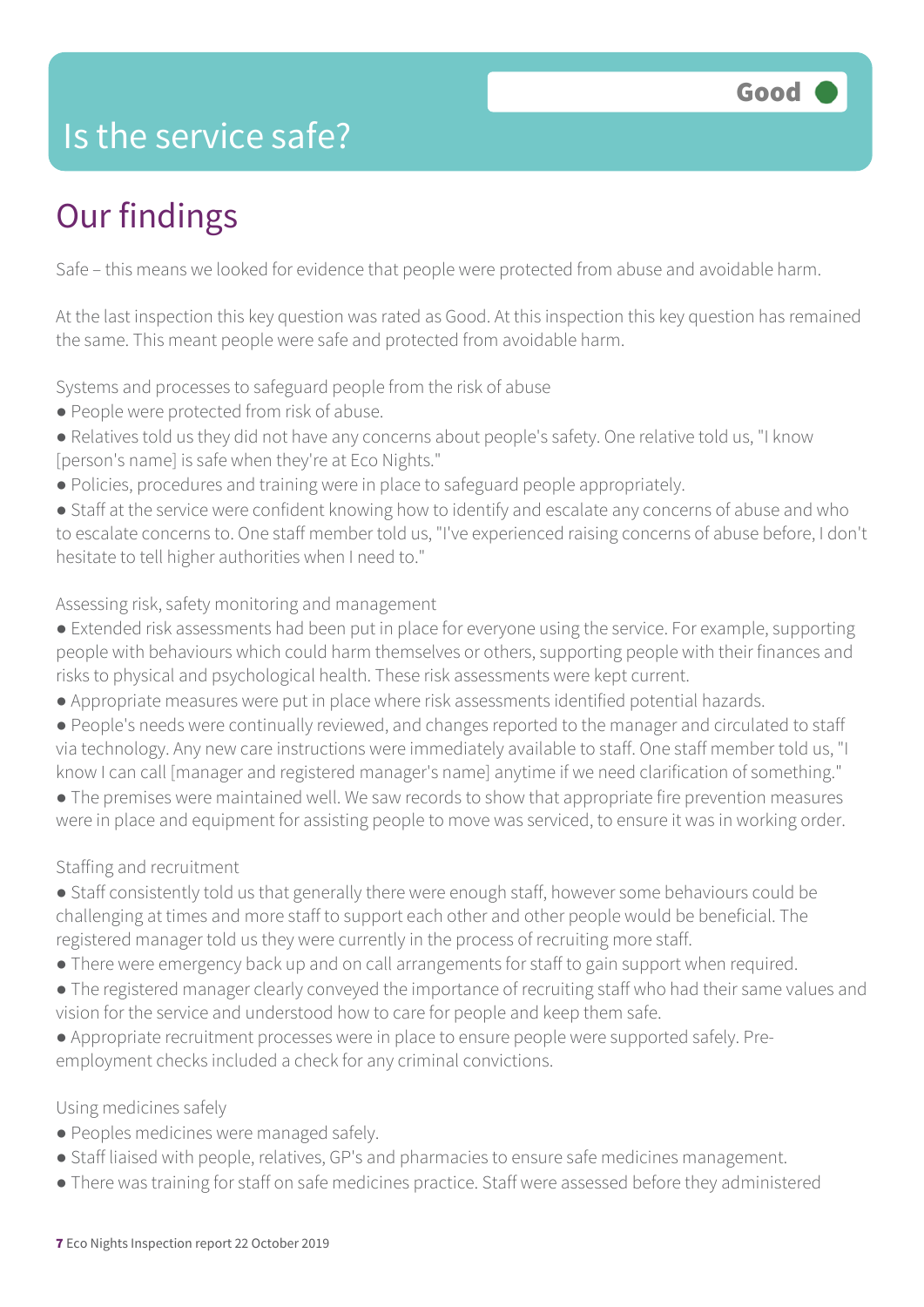medicines on their own. However, as a standard rule staff administered medicines with another staff member present to avoid error.

- Records of medicine administration were in good order.
- Audits were carried out to check safe practices were followed.

Preventing and controlling infection

- People were protected from the risk of infection at the service.
- There were procedures in place and training for staff on infection control.
- Staff had access to personal protective equipment.
- Staff had completed food safety training and supported people to clean the communal kitchen. One relative told us, "There is never any out of date food in the fridge, it's always kept very hygienic."

Learning lessons when things go wrong

- Systems were in place to investigate accidents and incidents.
- The provider and registered manager took appropriate action when things went wrong, to improve standards at the home.

● When incidents and accidents occurred, records were kept to show the actions taken by staff. A relative told us "They [staff] always let me know if something has happened to [person's name] and what they've done about it."

● Lessons learnt from errors were discussed in supervisions and team meetings to ensure development took place.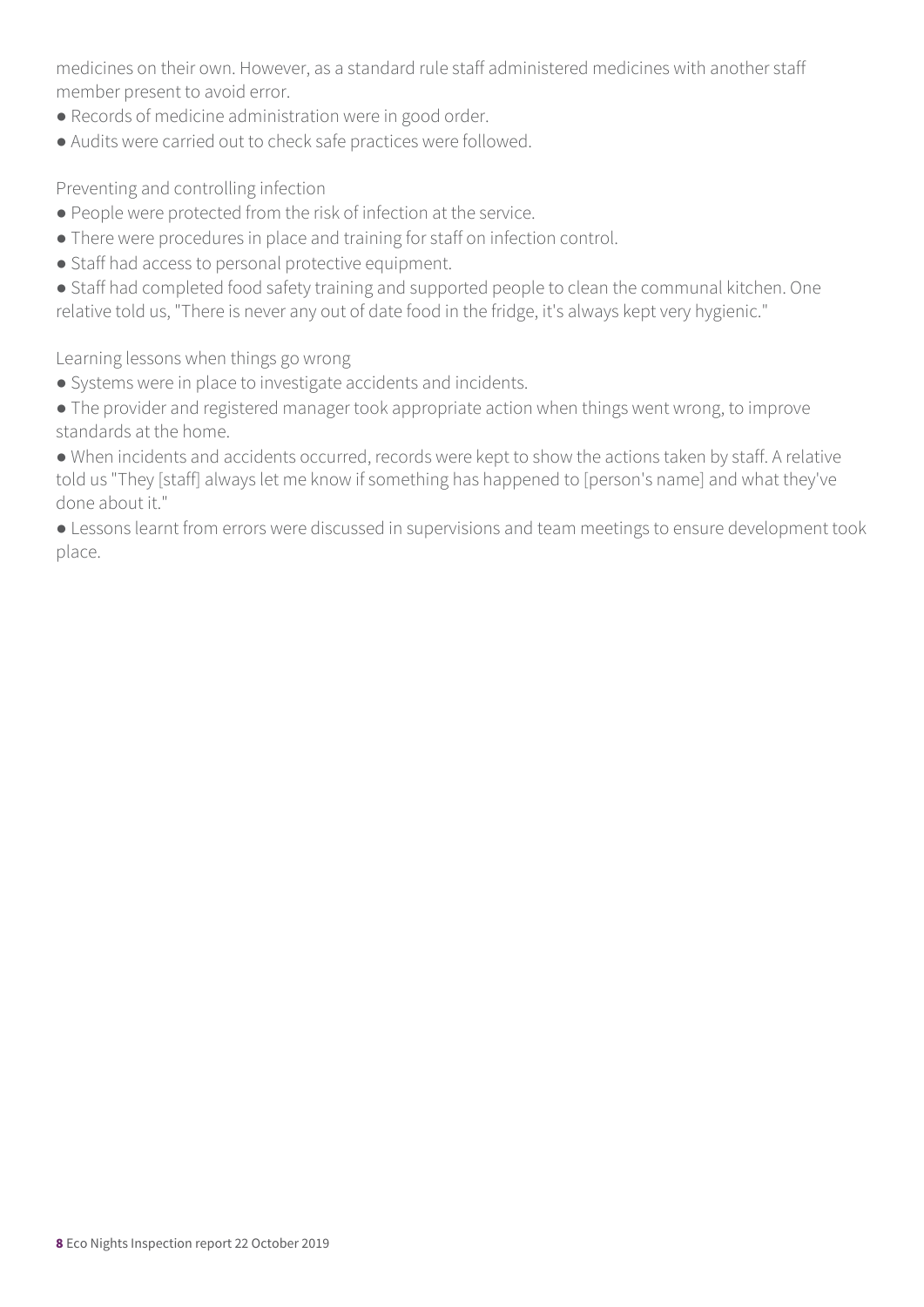### Is the service effective?

# Our findings

Effective – this means we looked for evidence that people's care, treatment and support achieved good outcomes and promoted a good quality of life, based on best available evidence.

At the last inspection this key question was rated as Good. At this inspection this key question has remained the same. This meant people's outcomes were consistently good, and people's feedback confirmed this.

Assessing people's needs and choices; delivering care in line with standards, guidance and the law

- A process was in place to assess people's needs with them and their relatives and carers before they began to receive a service. This information was used to make sure staff had the skills to meet people's needs. Relatives told us they were invited for an initial 'Tea Visit' at the service to meet and spend time with staff and other people using this service.
- Assessments took into account physical and mental health needs and any needs related to disabilities, communication and culture. Care plans recorded people's needs, choices and preferences.
- There were physical and behaviour intervention plans for staff to support people with behaviours which challenge. These followed positive behaviour support strategies. Positive behaviour support (PBS) is a person-centred framework for providing long-term support to people with a learning disability, and/or autism, including those with mental health conditions, who have, or may be at risk of developing, behaviours that challenge. The registered manager told us, "Behaviour that challenges usually happens for a reason and it might be the only way the person knows how to tell us what they need."
- All incidents of behaviour which challenge and required intervention were recorded and monitored by the manager and registered manager.

### Staff support: induction, training, skills and experience

- People were cared for by staff who received appropriate support, training and supervision. This included 'Breakaway and Safe Intervention' specialist training. One member of staff told us, "It's our job to deescalate concerns, we [staff] work together to understand what people need and restraint is only ever used as a last resort for the shortest time possible."
- People who used the service and relatives felt care workers had the skills and knowledge to meet care needs. One staff member told us, "Management are hot on our training, most is face to face training which I think you can learn better by."
- New staff completed an induction before they worked unsupervised. New workers completed the Care Certificate that consists of a set of national standards which health and social care workers need to demonstrate in their roles.
- Staff were supported to reflect on their practice and set goals for their future career development at regular supervision meetings. Staff told us they felt supported to develop in their role.

Supporting people to eat and drink enough to maintain a balanced diet

- People's nutritional needs were effectively met.
- Care plans detailed exactly what support was required for people to maintain a balanced diet whilst keeping them safe and as independent as possible.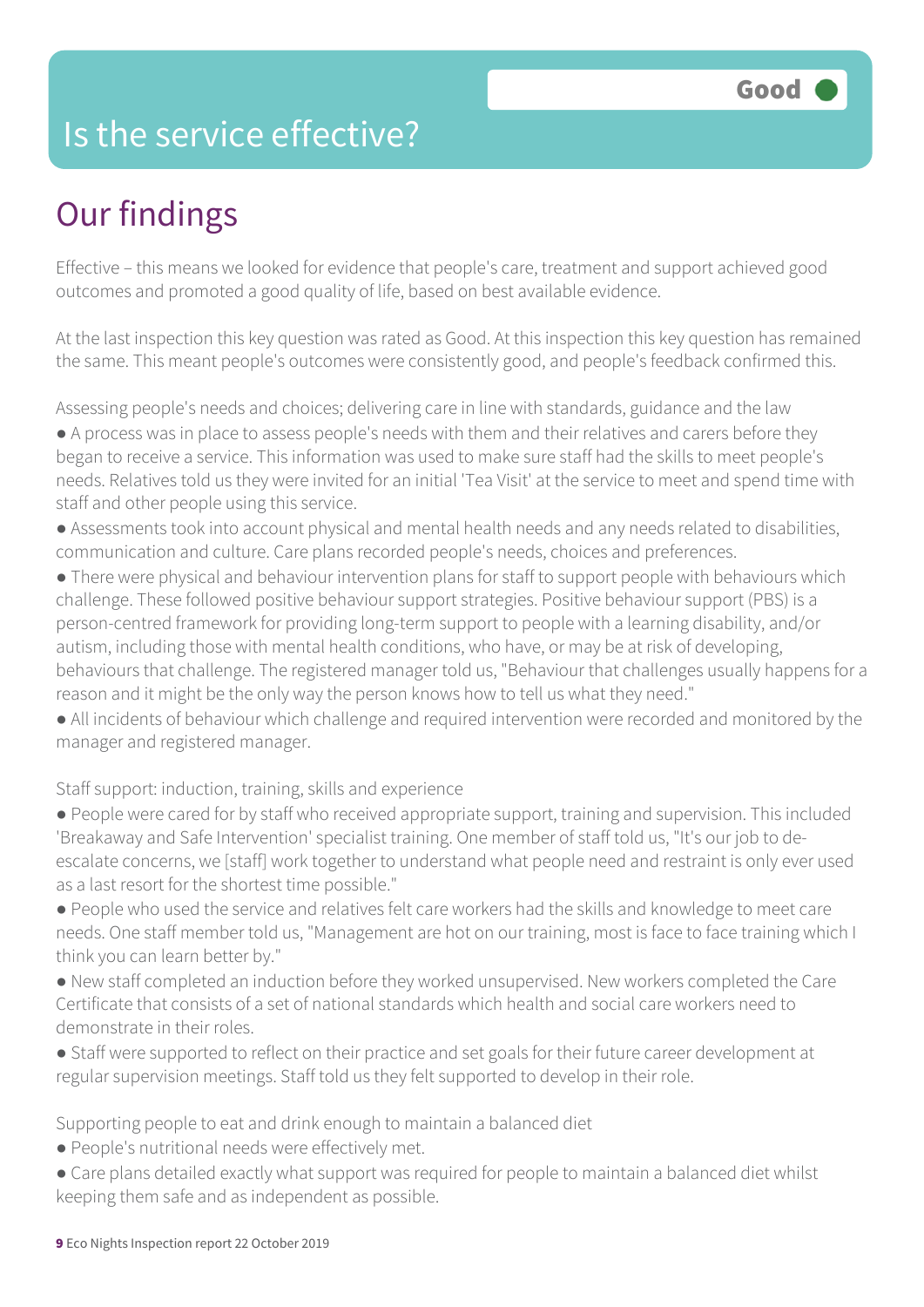- People's choices were respected, one relative told us, "They always get to choose; if they want they can go out for dinner or get a takeaway."
- Staff kept records of what people ate so that their health was monitored, and relatives remained informed. One relative told us how the manager had given staff strict instructions to monitor daily food intake of their relative and was happy with the report they received.

Staff working with other agencies to provide consistent, effective, timely care; Supporting people to live healthier lives, access healthcare services and support

- People were supported to be healthy and to access a range of healthcare services. Each person had a care plan for staff to support peoples dental care whilst in respite.
- Staff worked well together and with external agencies such as the local authority, GPs and epilepsy nurses. The registered manager told us how they accompanied people to appointments with health professionals and invited Dr's to the service which facilitated an accurate assessment and determined the most appropriate treatment for people.
- The registered manager told us how the service liaised directly with the learning disabilities liaison nurse, so that on arrival at the hospital's accident and emergency department, people received safe care and support. The service also provided hospital passport's so health professionals received important information and knew how to communicate with people.
- Staff handovers were used to share information about people's welfare. Also, when electronic care plans were updated, staff signed to acknowledge they had been informed of changes to support required.

Adapting service, design, decoration to meet people's needs

- People lived in a home which was appropriately adapted and designed to meet their needs.
- Each bedroom was designed with a specific theme, i.e. The pencil room / London Bus room / camper van room. One relative told us, "[Person's name] always chooses to stay in the same room, they love it."
- People were able to personalise their rooms with whatever items they wished, to make their surroundings homely, comfortable and familiar.

Ensuring consent to care and treatment in line with law and guidance

The Mental Capacity Act 2005 (MCA) provides a legal framework for making particular decisions on behalf of people who may lack the mental capacity to do so for themselves. The Act requires that, as far as possible, people make their own decisions and are helped to do so when needed. When they lack mental capacity to take particular decisions, any made on their behalf must be in their best interests and as least restrictive as possible.

People can only be deprived of their liberty to receive care and treatment when this is in their best interests and legally authorised under the MCA. In care homes, and some hospitals, this is usually through MCA application procedures called the Deprivation of Liberty Safeguards (DoLS). We checked whether the service was working within the principles of the MCA, and whether any conditions on authorisations to deprive a person of their liberty had the appropriate legal authority and were being met.

- The management team and staff had completed training around MCA. Guidance was available to staff about any support people needed to make decisions.
- We observed staff supporting one person to make a decision about choosing an activity. Staff respected choices people made, including not attending day services if they so wished.
- People's capacity to make decisions had been assessed and people/relatives had given their consent to staff supporting them with areas of their care. The management team knew when decisions needed to be made in people's best interests and arranged to these to be done with others who knew them well, such as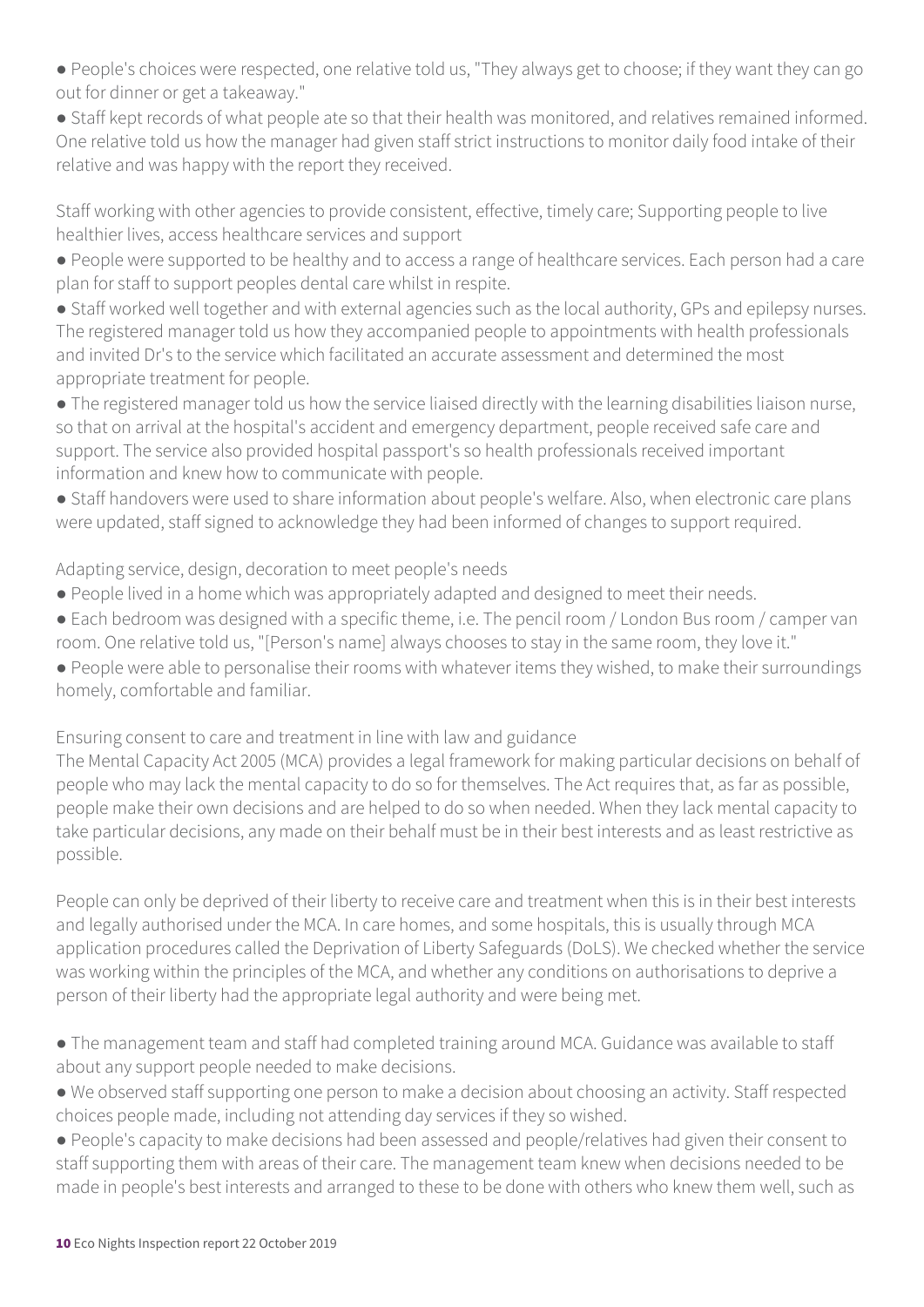their family and health professionals.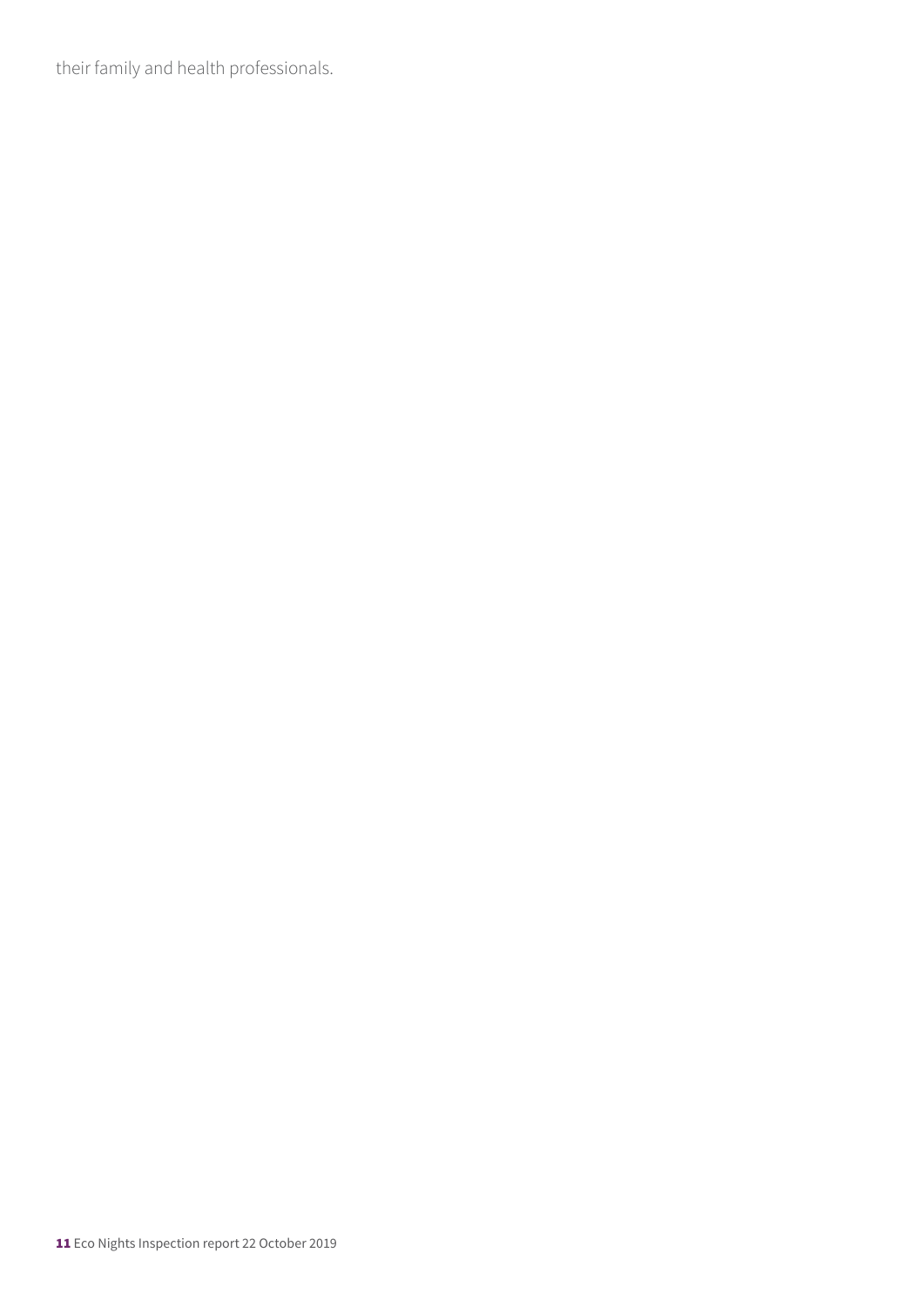### Is the service caring?

## Our findings

Caring – this means we looked for evidence that the service involved people and treated them with compassion, kindness, dignity and respect.

At the last inspection this key question was rated as Good. At this inspection this key question has now improved to Outstanding. This meant people were truly respected and valued as individuals; and empowered as partners in their care in an exceptional service.

Supporting people to express their views and be involved in making decisions about their care

● The registered manager was focused and passionate in their vision to improve the lives and wellbeing of young people with disabilities and staff actively supported the vision. The registered manager also ran Eco Wings - a service to facilitate social skills and avoid isolation - in unison with Eco Nights. Eco Wings provided people at Eco Nights (and others) appropriate options to decide how they wanted to spend their day time. The registered manager also told us how they were in the process of building a hydrotherapy pool to further support people with decisions about their care.

● Universally relatives told us they felt respected, listened to and influential in care being provided. One relative told us, "The initial assessment was so comprehensive, there was a lot of discussion and a great specific care plan was created for the staff to follow. I questioned staff about how they might deal with incidences that might arise and I was so impressed with their responses, about how they'd handle behaviour that challenged them. I trust that [person's name] is cared for safely." Another relative said, "We [family] actually do get some respite."

● Excellent communication between people, staff and relatives facilitated safe care and effective support. A family member told us, "[Person's name] regularly has seizures, they call me to let me know what has happened, but I really trust them, they give emergency medicine when they need to and are more than capable of dealing with any situation. The staff who care for [person's name] are consistently the same people I honestly don't worry when [person's name] is in their care." Another relative told us, "[Person's name] has complex needs, if they are unwell or not themselves they [staff] always call to discuss what steps to take." Another family member told us, "When [person's name] goes on holiday, they went to Butlins last time, [managers name] will call me and let me know what's happened in their day, it's a real support to me."

Respecting and promoting people's privacy, dignity and independence

● Respect and dignity was at the heart of the service's culture. One member of staff told us, "I respect the people here like I respect my own family, I love this job, I get real satisfaction from it. What may appear to be a little thing is huge for someone with Autism. Seeing [person's name] being so insular for so long and then the other day they offered to share their chocolate bar with me because we've built a friendship, it's massive gesture from them."

● We observed staff and people interacting with kindness and clearly established relationships which were based on the values of caring and compassion.

● People consistently reported that staff bar none were exceptionally compassionate, kind, treated people in a dignified manner and sought ways to communicate despite barriers. One relative contacted us again to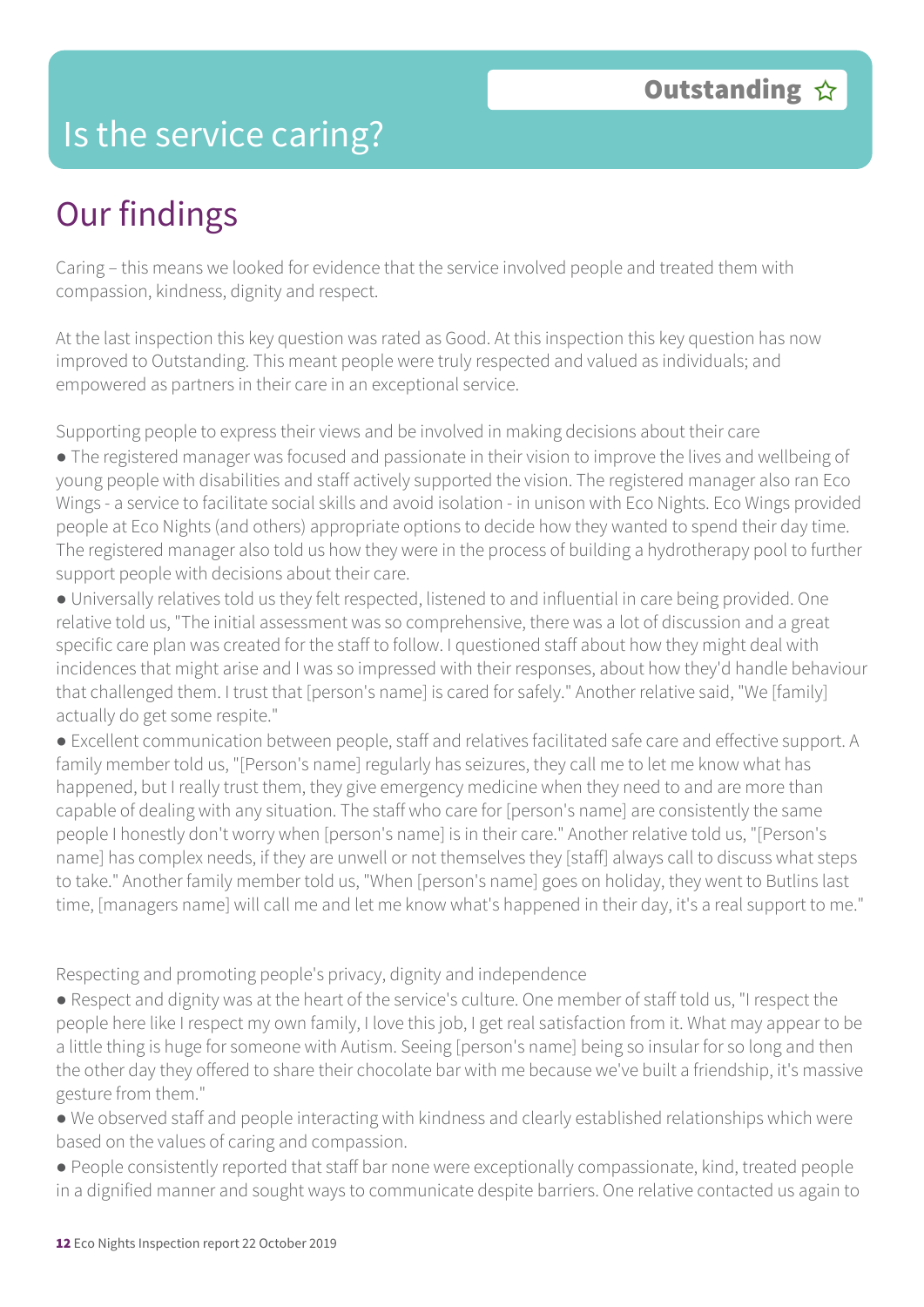ensure they had conveyed what an excellent service Eco Nights was, "They treat [person's name] like family, they don't just put [person's name] in a corner in their wheelchair, they actually involve [person's name] in conversations and that is so important to me, to know they're being treated with kindness, respect and cared for. That's why we keep returning to Eco Nights."

●Relatives we spoke to confirmed that the reason they kept reusing the service was because it was perfect for their relative and the care was exceptional. They told us they trust the service to provide exactly what their relative needs.

● Staff actively promoted people's independence. Staff liaised with Speech and Language Teams (SALT) to support people to improve their communication success of interactions were recorded.

Ensuring people are well treated and supported; respecting equality and diversity

● The registered manager and manager had built and supported open and honest relationships between staff, people and their families. A positive person-centred culture had been created where staff cared for people's wellbeing in a meaningful way.

● Staff were driven to provide outstanding care and support for people and their relatives. One relative told us, "We were in crisis and [registered manager and manager's names] stepped in to truly support us. I can't thank them enough. Nothing is too much, they always accommodate us and put [person's name] first. They're amazing." Other relatives told us, "At the drop of a hat they will do everything they can for us," and "They [staff] will help us by going to appointments with [person's name], if [person's name] needs a blood test they go with them, it's never a problem."

● Staff told us how important it was to understand people they support during respite. One staff member told us, "It's a great place to work, I've been here so long now I know everyone really well." One relative told us, "They [staff] are so involved with [person's name] care and professional's meetings, they [staff] know exactly how to support [person's name], we're so grateful."

● We saw staff treated people with respect at all times. They interacted with people patiently and politely and spoke in a professional manner when they told us about people's needs and requirements.

● Relatives trusted staff. One relative told us, "[Person's name] has used other services who told us the behaviour was too much to handle, but they didn't take the time to understand [person's name] so they responded badly, we haven't had any problems at Eco Nights so far because [person's name]has had 121 care, [staff members name] really understands [person's name] and what they need."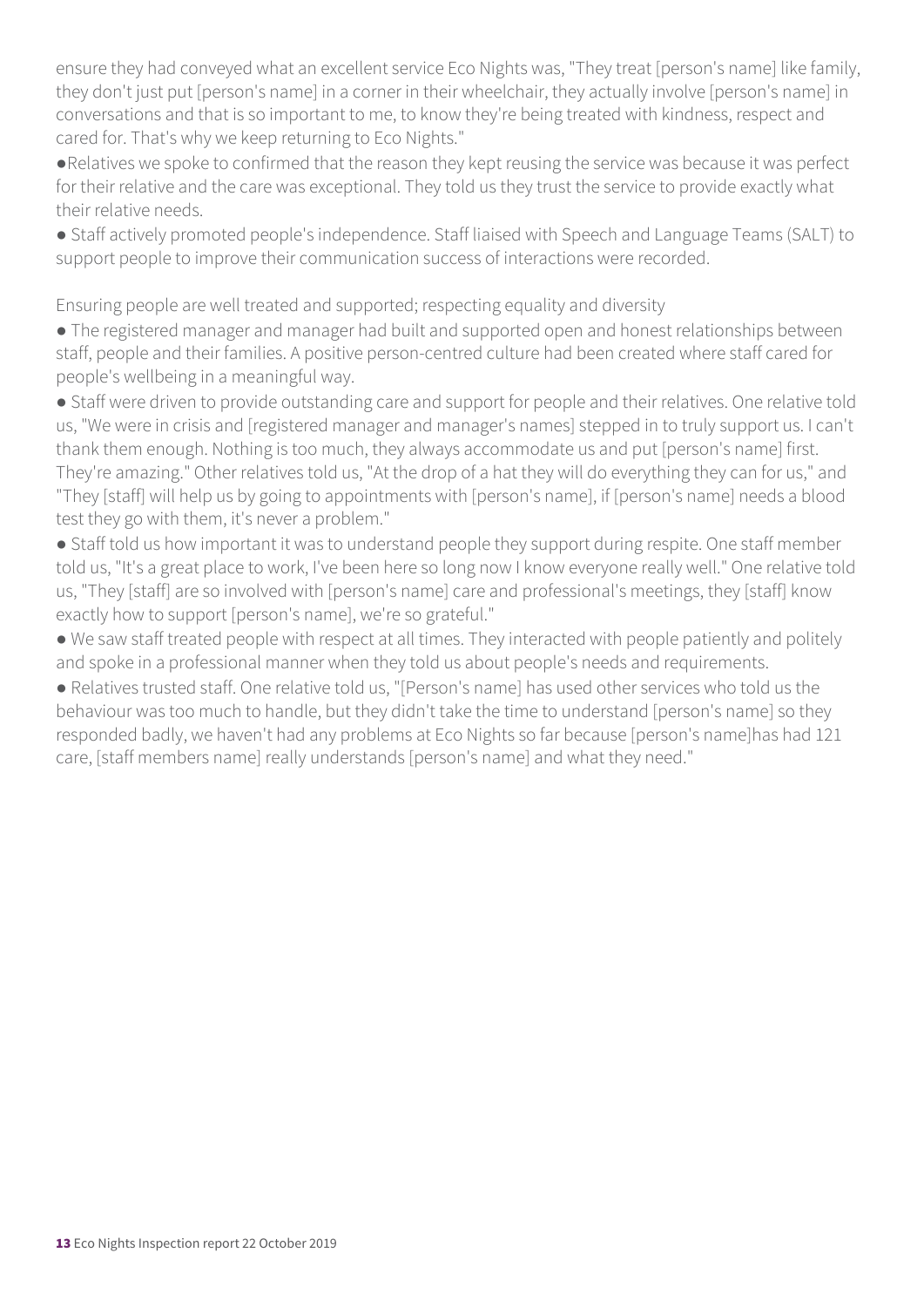### Is the service responsive?

# Our findings

Responsive – this means we looked for evidence that the service met people's needs.

At the last inspection this key question was rated as Good. At this inspection this key question has remained the same. This meant people's needs were met through good organisation and delivery.

Supporting people to develop and maintain relationships to avoid social isolation; support to follow interests and to take part in activities that are socially and culturally relevant to them

- The registered manager was passionate conveying their objective; supporting young people with disabilities to develop social skills and avoid isolation.
- To achieve this vision, the registered manager also ran Eco Wings, a weekday service where young people with disabilities attended to socialise, and build upon their skills such as; communication, behaviour management, horticulture, arts and crafts, cookery and money management. People from Eco Nights attended Eco Wings during and after their respite period if they wished to. One relative told us, "[Person's name] loves Eco Wings they have music sessions there and do cooking as well, [person's name] really loves it."
- Relatives and people were happy with the activities provided and their relationships supported. A relative told us, "There's not loads going on in the day at Eco Nights as they are usually at Eco Wings in the day, they send me pictures of what [person's name] is doing and they're always having fun." Other relatives said, "Eco Nights has a private group on social media, so I can see when [person's name] is in the garden and playing on the trampoline," and "They [staff] read to [person's name], sing and dance around, engage with him just enough, but also know when they want to be calmer on their own and then bring [person's name] back to interact with others. They understand what [person's name] needs."
- People were supported by staff who knew them well. The registered manager told us, "Staff work at Eco Nights and Eco Wings, staff members that work nights have spent time at Eco Wings so they get to know people. That way people know who it is that's supporting them during the night and feel safe."

Planning personalised care to ensure people have choice and control and to meet their needs and preferences;

- People received personalised care which met their needs and preferences.
- Care plans contained in depth information on people's preferences, likes and dislikes and how they wanted their care and support to be delivered.
- People's care plans were stored, reviewed and updated on a computerised system and hardcopies with consent signatures were also kept current in case of power failure on site. During the inspection we discussed with the registered manager how they had identified the need for more uniformity with regard to staff's entries in people's care records; which would be addressed in the next staff meeting.
- Relatives consistently told us they were involved in care planning. One relative told us, "Even though [person's name] care needs don't change much [manager's name] always talks to us in case things might've changed."

Meeting people's communication needs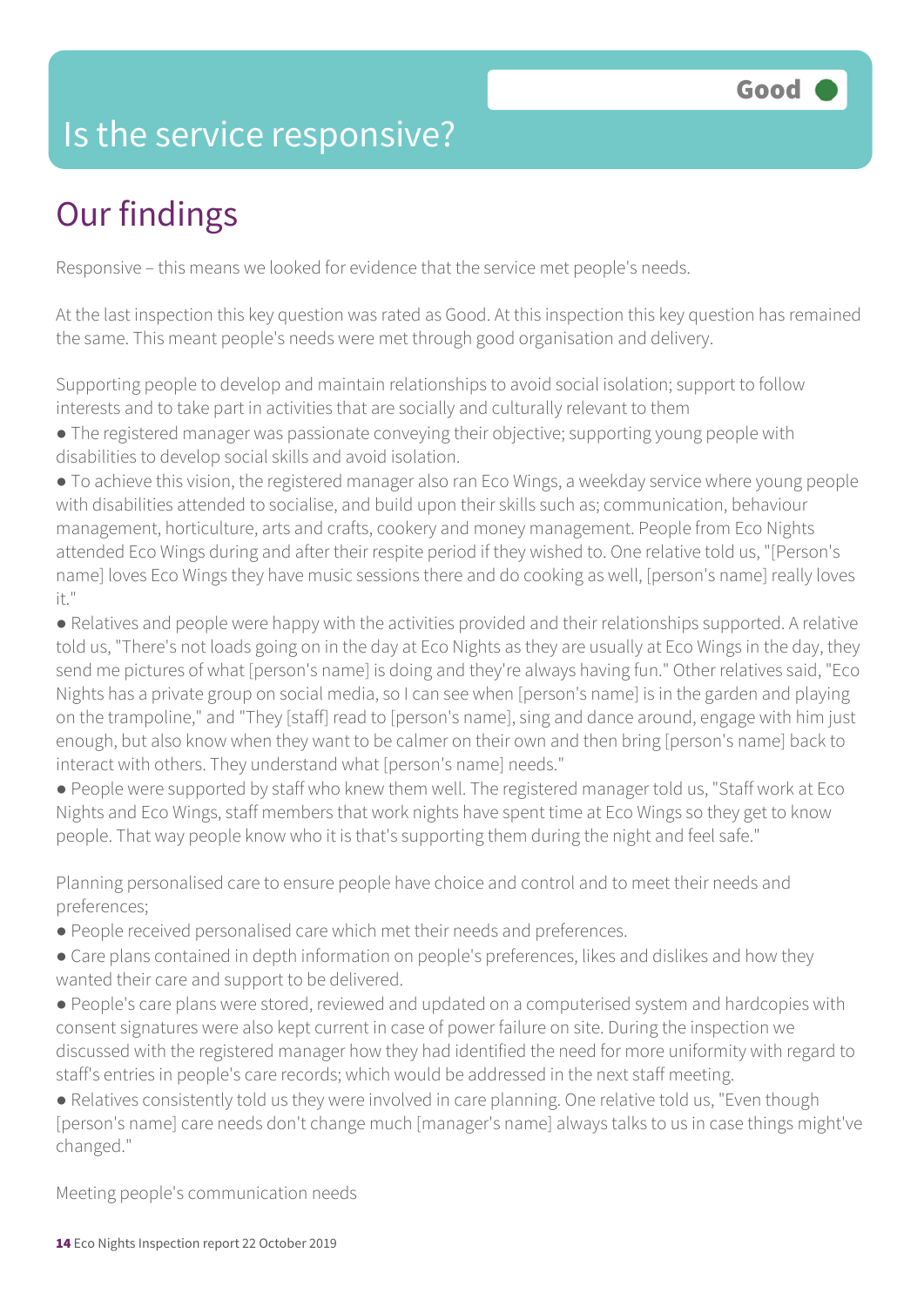Since 2016 onwards all organisations that provide publicly funded adult social care are legally required to follow the Accessible Information Standard (AIS). The standard was introduced to make sure people are given information in a way they can understand. The standard applies to all people with a disability, impairment or sensory loss and in some circumstances to their carers.

● Peoples' communication needs were assessed and recognised. Information was available in an accessible format to meet peoples' needs.

- There was information about people's communication needs and how staff should respond using proactive support. One care plan advised that one person required picture and word cards, writing boards and Makaton to communicate effectively.
- Staff had received training to communicate with people effectively. They used various methods including Picture Exchange System (PECS) and basic Makaton to interact with people.

#### Improving care quality in response to complaints or concerns

- Although no complaints had been raised by anyone we spoke with; people and relative's felt confident that if they raised a concern it would be dealt with quickly.
- There were opportunities before, during and after respite for people to voice their opinions and any complaints they may have. A complaints policy was in place. People had access to the complaints procedure and were encouraged to make complaints should they wish to.

#### End of life care and support

- The service was not providing palliative care or end of life support at the time of our visit.
- The service was aware who had advanced wishes for end of life support.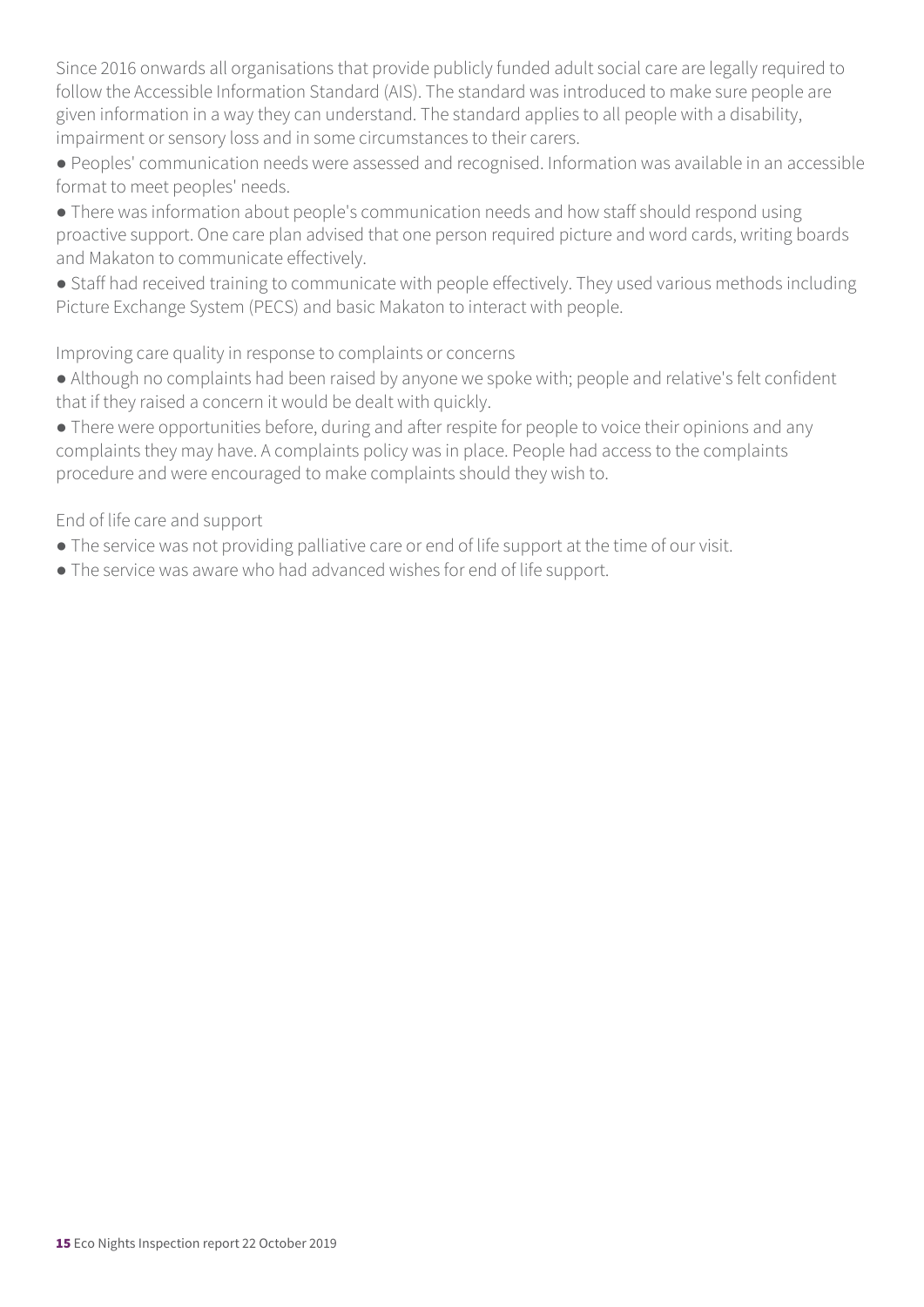### Is the service well-led?

# Our findings

Well-Led – this means we looked for evidence that service leadership, management and governance assured high-quality, person-centred care; supported learning and innovation; and promoted an open, fair culture.

At the last inspection this key question was rated as Good. At this inspection this key question has remained the same. This meant the service was consistently managed and well-led. Leaders and the culture they created promoted high-quality, person-centred care.

Promoting a positive culture that is person-centred, open, inclusive and empowering, which achieves good outcomes for people

- People were cared for in a service which had a positive culture and provided person-centred care.
- The feedback we received about the service showed it provided effective and compassionate care to people and supported them when they had nowhere else to turn.
- There was good teamwork at the service. They were motivated and felt supported and appreciated by the management team.

How the provider understands and acts on the duty of candour, which is their legal responsibility to be open and honest with people when something goes wrong

● Providers are required to comply with the duty of candour statutory requirement. The intention of this regulation is to ensure that providers are open and transparent with people who use services and other 'relevant persons' (people acting lawfully on their behalf) in relation to care and treatment. It also sets out some specific requirements that providers must follow when things go wrong with care and treatment, including informing people about the incident, providing reasonable support, providing truthful information and an apology when things go wrong. The regulation applies to registered persons when they are carrying on a regulated activity. The registered manager was familiar with this requirement and understood their legal obligations in the duty of candour process.

Managers and staff being clear about their roles, and understanding quality performance, risks and regulatory requirements

- People were cared for in a service where staff were clear about their roles and what was expected of them.
- There was a registered manager in post who was supported by the manager of the service. They understood their responsibilities towards meeting the regulations. The manager of the service was also in the process of completing Level 5 Diploma in Health and Social Care (adults) for England to enhance their leadership and management skills.
- When minor concerns were raised about staff practice, they met with a manager for a discussion about what had happened and how they could improve their practice. These were recorded and reviewed to make sure staff's practice improved.
- Monitoring and audits were carried out by the manager to ensure people received safe and effective care which met their needs. Informal communication between the manager and registered manager was frequent and oversight of service activity was good, however the registered manager agreed that their oversight needed to be recorded officially.